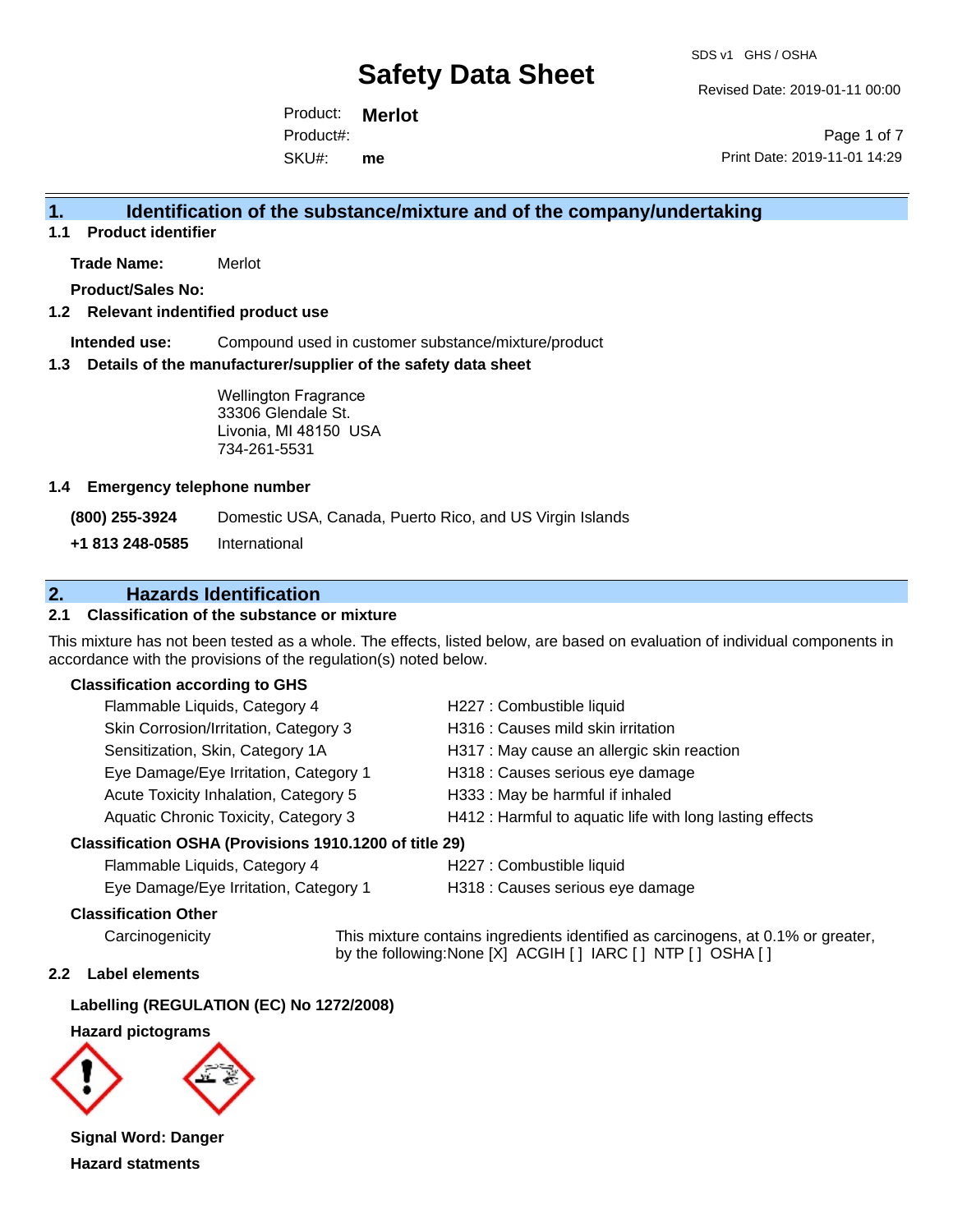## SDS v1 GHS / OSHA

# **Safety Data Sheet**

Revised Date: 2019-01-11 00:00

| Product: <b>Merlot</b> |    |                              |
|------------------------|----|------------------------------|
| Product#:              |    | Page 2 of 7                  |
| SKU#:                  | me | Print Date: 2019-11-01 14:29 |
|                        |    |                              |

| H <sub>22</sub> 7               | Combustible liquid                                                                                                                    |
|---------------------------------|---------------------------------------------------------------------------------------------------------------------------------------|
| H316                            | Causes mild skin irritation                                                                                                           |
| H317                            | May cause an allergic skin reaction                                                                                                   |
| H318                            | Causes serious eye damage                                                                                                             |
| H333                            | May be harmful if inhaled                                                                                                             |
| H412                            | Harmful to aquatic life with long lasting effects                                                                                     |
| <b>Precautionary Statements</b> |                                                                                                                                       |
| <b>Prevention:</b>              |                                                                                                                                       |
| P <sub>235</sub>                | Keep cool                                                                                                                             |
| P <sub>264</sub>                | Wash hands thoroughly after handling                                                                                                  |
| P272                            | Contaminated work clothing should not be allowed out of the workplace                                                                 |
| P273                            | Avoid release to the environment                                                                                                      |
| <b>Response:</b>                |                                                                                                                                       |
| P302 + P352                     | IF ON SKIN: Wash with soap and water                                                                                                  |
| $P304 + P312$                   | IF INHALED: Call a POISON CENTER or doctor/physician if you feel unwell                                                               |
| $P305 + P351 + P338$            | IF IN EYES: Rinse cautiously with water for several minutes Remove contact lenses if<br>present and easy to do. continue rinsing      |
| P310                            | Immediately call a POISON CENTER or doctor/physician                                                                                  |
| $P333 + P313$                   | If skin irritation or a rash occurs: Get medical advice/attention                                                                     |
| P363                            | Wash contaminated clothing before reuse                                                                                               |
| P370 + P378                     | In case of fire: Use Carbon dioxide (CO2), Dry chemical, or Foam for extinction. Do not use<br>a direct water jet on burning material |

### **2.3 Other Hazards**

#### **no data available**

# **3. Composition/Information on Ingredients**

## **3.1 Mixtures**

This product is a complex mixture of ingredients, which contains among others the following substance(s), presenting a health or environmental hazard within the meaning of the UN Globally Harmonized System of Classification and Labeling of Chemicals (GHS):

| CAS#<br>Ingredient | EC#                                                      | Conc.<br>Range | <b>GHS Classification</b>                                                   |
|--------------------|----------------------------------------------------------|----------------|-----------------------------------------------------------------------------|
| 84-66-2            | 201-550-6                                                | $> 80 \%$      | H316; H402                                                                  |
| Diethyl phthalate  |                                                          |                |                                                                             |
| 60-12-8            | 200-456-2                                                | $1 - 2 \%$     | H302; H313; H316; H319                                                      |
| phenethyl alcohol  |                                                          |                |                                                                             |
| 123-51-3           | 204-633-5                                                | $1 - 2%$       | H226; H303; H313; H315; H318; H335                                          |
| Isoamyl alcohol    |                                                          |                |                                                                             |
| 57378-68-4         | 260-709-8                                                | $1 - 2%$       | H302: H315: H317: H318: H400: H410                                          |
|                    |                                                          |                | delta-1-(2,6,6-Trimethyl-3-cyclohexen-1-yl)-2-buten-1-one (delta-Damascone) |
| $97 - 64 - 3$      | 202-598-0                                                | $1 - 2 \%$     | H226; H318; H335                                                            |
| Ethyl lactate      |                                                          |                |                                                                             |
|                    | See Section 16 for full text of GHS classification codes |                |                                                                             |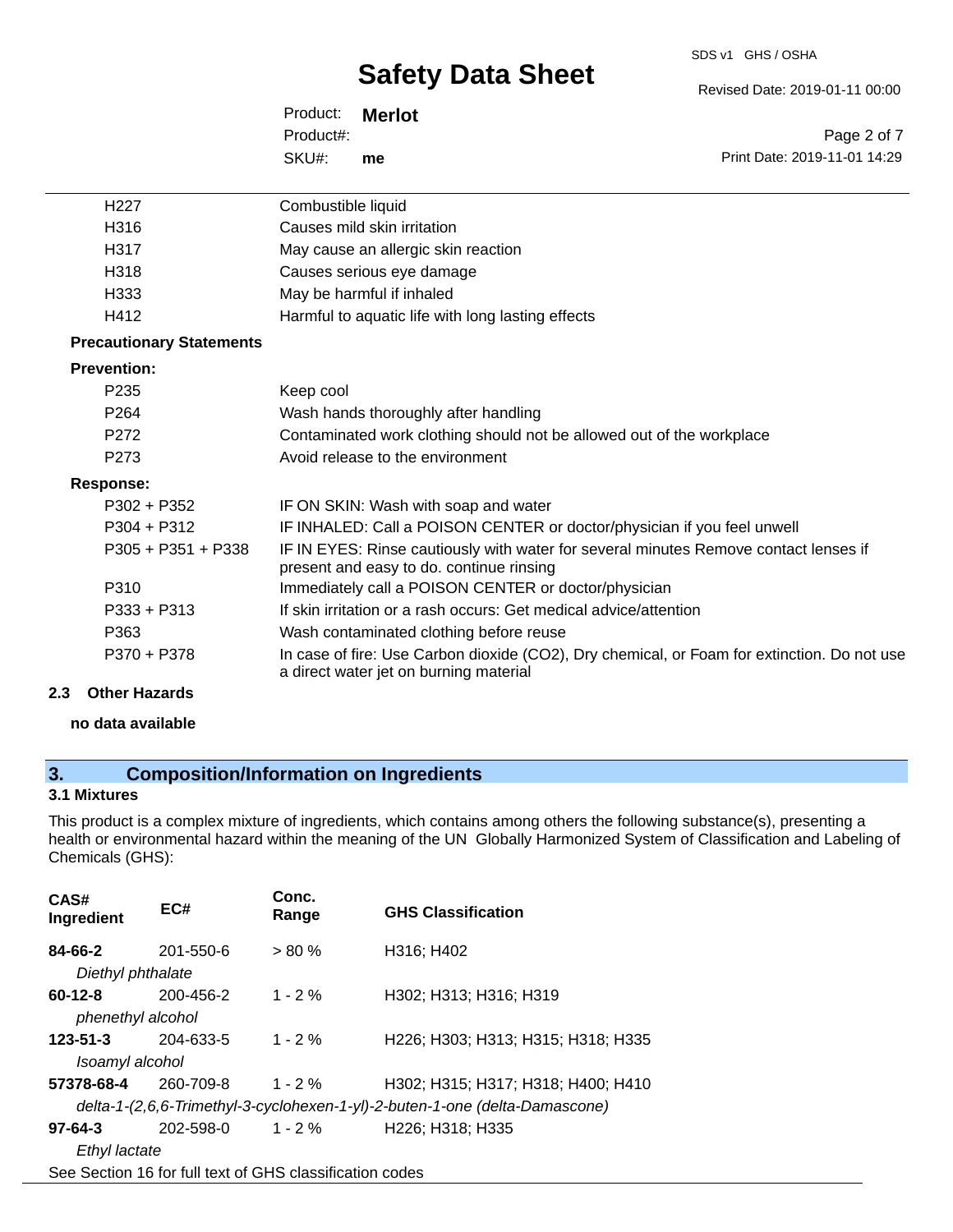SDS v1 GHS / OSHA

Revised Date: 2019-01-11 00:00

Product: **Merlot** SKU#: Product#: **me**

Page 3 of 7 Print Date: 2019-11-01 14:29

See Section 16 for full text of GHS classification codes which where not shown in section 2 Total Hydrocarbon Content (%  $w/w$ ) = 0.78

| 4.<br><b>First Aid Measures</b>                                                   |                                                                                                               |
|-----------------------------------------------------------------------------------|---------------------------------------------------------------------------------------------------------------|
| <b>Description of first aid measures</b><br>4.1                                   |                                                                                                               |
| Inhalation:                                                                       | Remove from exposure site to fresh air and keep at rest.<br>Obtain medical advice.                            |
| <b>Eye Exposure:</b>                                                              | Flush immediately with water for at least 15 minutes.<br>Contact physician if symptoms persist.               |
| <b>Skin Exposure:</b>                                                             | Remove contaminated clothes. Wash thoroughly with water (and soap).<br>Contact physician if symptoms persist. |
| Ingestion:                                                                        | Rinse mouth with water and obtain medical advice.                                                             |
| 4.2 Most important symptoms and effects, both acute and delayed                   |                                                                                                               |
| Symptoms:                                                                         | no data available                                                                                             |
| Risks:<br>Refer to Section 2.2 "Hazard Statements"                                |                                                                                                               |
| Indication of any immediate medical attention and special treatment needed<br>4.3 |                                                                                                               |
| Treatment:                                                                        | Refer to Section 2.2 "Response"                                                                               |
|                                                                                   |                                                                                                               |
| 5.<br><b>Fire-Fighting measures</b>                                               |                                                                                                               |
| <b>Extinguishing media</b><br>5.1                                                 |                                                                                                               |
| Suitable:                                                                         | Carbon dioxide (CO2), Dry chemical, Foam                                                                      |
| <b>Unsuitable</b>                                                                 | Do not use a direct water jet on burning material                                                             |
| Special hazards arising from the substance or mixture<br>5.2                      |                                                                                                               |
| During fire fighting:                                                             | Water may be ineffective                                                                                      |
| 5.3 Advice for firefighters                                                       |                                                                                                               |
| <b>Further information:</b>                                                       | Standard procedure for chemical fires                                                                         |

## **6. Accidental Release Measures**

#### **6.1 Personal precautions, protective equipment and emergency procedures**

Avoid inhalation and contact with skin and eyes. A self-contained breathing apparatus is recommended in case of a major spill.

### **6.2 Environmental precautions**

Keep away from drains, soil, and surface and groundwater.

## **6.3 Methods and materials for containment and cleaning up**

Clean up spillage promptly. Remove ignition sources. Provide adequate ventilation. Avoid excessive inhalation of vapors. Gross spillages should be contained by use of sand or inert powder and disposed of according to the local regulations.

#### **6.4 Reference to other sections**

Not Applicable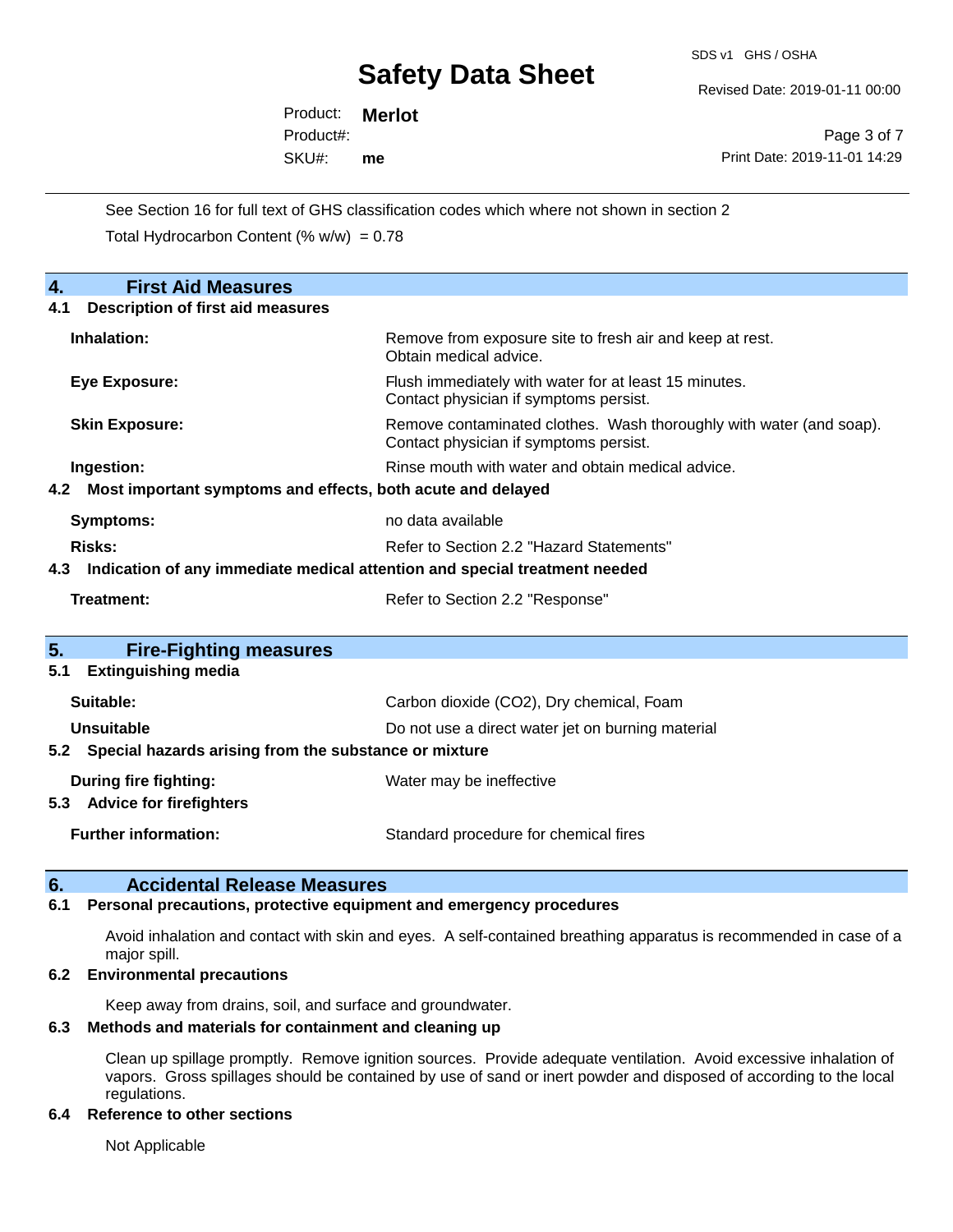Revised Date: 2019-01-11 00:00

Product: **Merlot** SKU#: Product#: **me**

Page 4 of 7 Print Date: 2019-11-01 14:29

# **7. Handling and Storage**

#### **7.1 Precautions for safe handling**

Apply according to good manufacturing and industrial hygiene practices with proper ventilation. Do not drink, eat or smoke while handling. Respect good personal hygiene.

#### **7.2 Conditions for safe storage, including any incompatibilities**

Store in a cool, dry and ventilated area away from heat sources and protected from light in tightly closed original container. Avoid uncoated metal container. Keep air contact to a minimum.

## **7.3 Specific end uses**

No information available

## **8. Exposure Controls/Personal Protection**

**8.1 Control parameters**

| <b>Exposure Limits:</b> |                   |       |                                            |      |      |
|-------------------------|-------------------|-------|--------------------------------------------|------|------|
| <b>Component</b>        |                   | ACGIH | ACGIH<br>TWA ppm STEL ppm TWA ppm STEL ppm | OSHA | OSHA |
| 84-66-2                 | Diethyl phthalate |       |                                            |      |      |
| $123 - 51 - 3$          | Isoamyl alcohol   | 100   | 125                                        | 100  |      |

**Engineering Controls:** Use local exhaust as needed.

#### **8.2 Exposure controls - Personal protective equipment**

| Eye protection:                | Tightly sealed goggles, face shield, or safety glasses with brow guards and side shields, etc.<br>as may be appropriate for the exposure |
|--------------------------------|------------------------------------------------------------------------------------------------------------------------------------------|
| <b>Respiratory protection:</b> | Avoid excessive inhalation of concentrated vapors. Apply local ventilation where appropriate.                                            |
| <b>Skin protection:</b>        | Avoid Skin contact. Use chemically resistant gloves as needed.                                                                           |

## **9. Physical and Chemical Properties**

## **9.1 Information on basic physical and chemical properties**

| Appearance:                  | Liquid                          |
|------------------------------|---------------------------------|
| Odor:                        | Conforms to Standard            |
| Color:                       | Colorless to Yellow Tint (G0-1) |
| <b>Viscosity:</b>            | Liquid                          |
| <b>Freezing Point:</b>       | Not determined                  |
| <b>Boiling Point:</b>        | Not determined                  |
| <b>Melting Point:</b>        | Not determined                  |
| <b>Flashpoint (CCCFP):</b>   | 165 F (73.89 C)                 |
| <b>Auto flammability:</b>    | Not determined                  |
| <b>Explosive Properties:</b> | None Expected                   |
| <b>Oxidizing properties:</b> | None Expected                   |
| Vapor Pressure (mmHg@20 C):  | 1.2764                          |
| %VOC:                        | 1.28                            |
| Specific Gravity @ 25 C:     | 1.0950                          |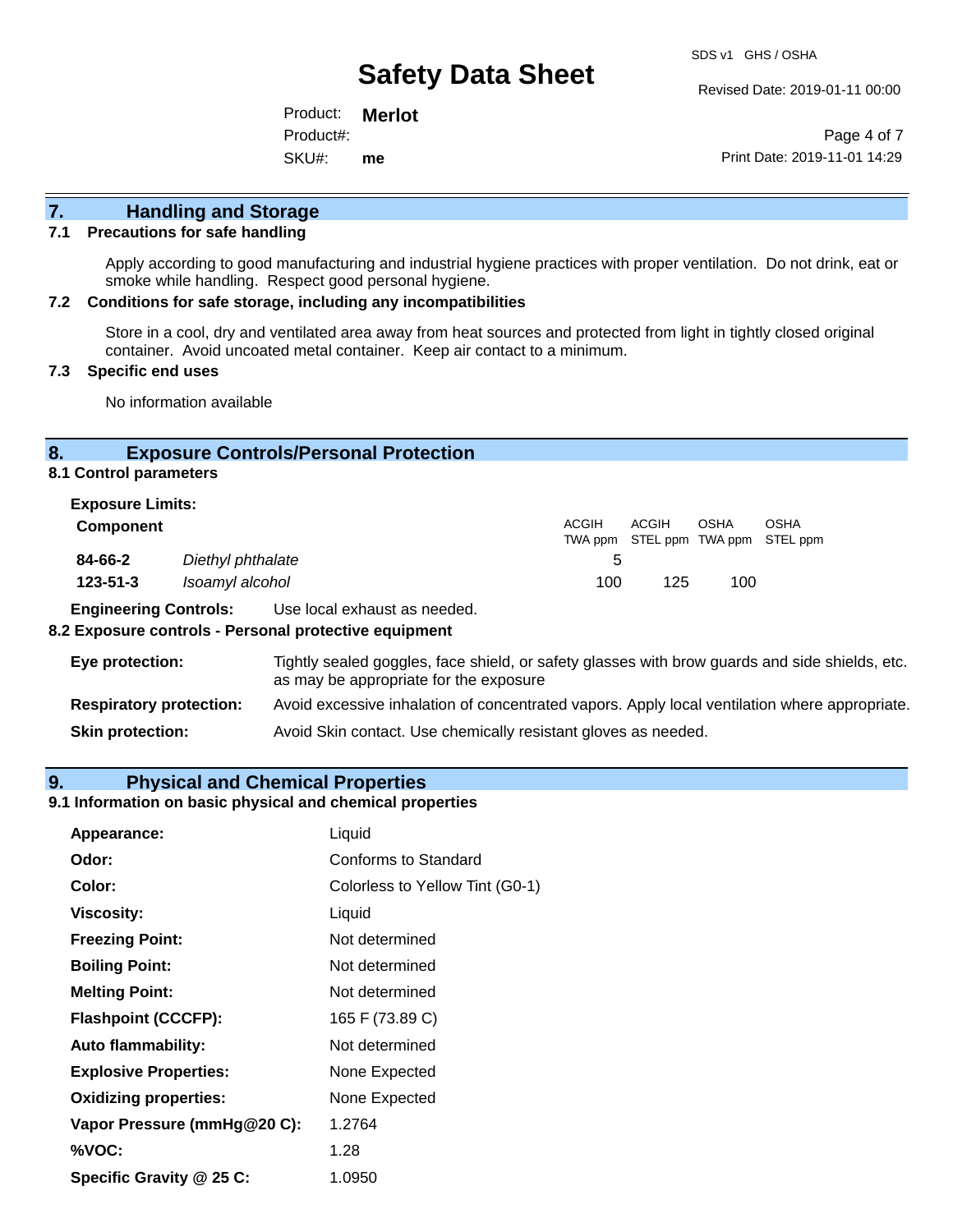Revised Date: 2019-01-11 00:00

Product: **Merlot** SKU#: Product#: **me**

Page 5 of 7 Print Date: 2019-11-01 14:29

| Density @ 25 C:          | 1.0920  |
|--------------------------|---------|
| Refractive Index @ 20 C: | 4950. ا |
| Soluble in:              | Oil     |

# **10. Stability and Reactivity**

| 10.1 Reactivity                         | None                                               |
|-----------------------------------------|----------------------------------------------------|
| <b>10.2 Chemical stability</b>          | Stable                                             |
| 10.3 Possibility of hazardous reactions | None known                                         |
| 10.4 Conditions to avoid                | None known                                         |
| 10.5 Incompatible materials             | Strong oxidizing agents, strong acids, and alkalis |
| 10.6 Hazardous decomposition products   | None known                                         |

## **11. Toxicological Information**

## **11.1 Toxicological Effects**

Acute Toxicity Estimates (ATEs) based on the individual Ingredient Toxicity Data utilizing the "Additivity Formula"

| Acute toxicity - Oral - (Rat) mg/kg                | Not classified - the classification criteria are not met |
|----------------------------------------------------|----------------------------------------------------------|
| Acute toxicity - Dermal - (Rabbit) mg/kg           | Not classified - the classification criteria are not met |
| Acute toxicity - Inhalation - (Rat) mg/L/4hr       | (LD50: 20.3594) May be harmful if inhaled                |
| <b>Skin corrosion / irritation</b>                 | May be harmful if inhaled                                |
| Serious eye damage / irritation                    | Causes serious eye damage                                |
| <b>Respiratory sensitization</b>                   | Not classified - the classification criteria are not met |
| <b>Skin sensitization</b>                          | May cause an allergic skin reaction                      |
| <b>Germ cell mutagenicity</b>                      | Not classified - the classification criteria are not met |
| Carcinogenicity                                    | Not classified - the classification criteria are not met |
| <b>Reproductive toxicity</b>                       | Not classified - the classification criteria are not met |
| Specific target organ toxicity - single exposure   | Not classified - the classification criteria are not met |
| Specific target organ toxicity - repeated exposure | Not classified - the classification criteria are not met |
| <b>Aspiration hazard</b>                           | Not classified - the classification criteria are not met |

# **12. Ecological Information**

## **12.1 Toxicity**

| <b>Acute acquatic toxicity</b>     | Not classified - the classification criteria are not met |
|------------------------------------|----------------------------------------------------------|
| <b>Chronic acquatic toxicity</b>   | Harmful to aquatic life with long lasting effects        |
| <b>Toxicity Data on soil</b>       | no data available                                        |
| <b>Toxicity on other organisms</b> | no data available                                        |

**12.2 Persistence and degradability no data available**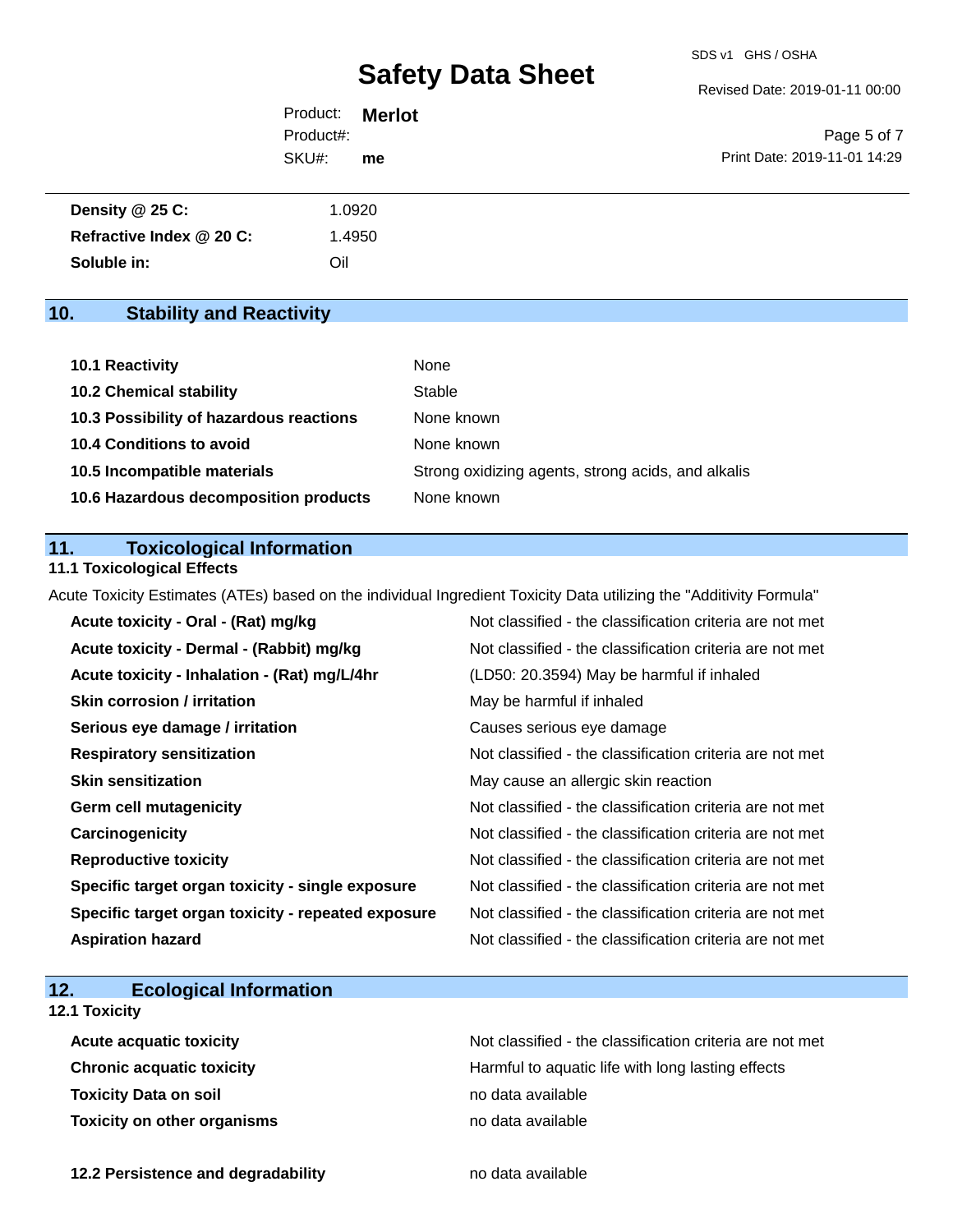SDS v1 GHS / OSHA

Revised Date: 2019-01-11 00:00

| Product: Merlot |    |                              |             |
|-----------------|----|------------------------------|-------------|
| Product#:       |    |                              | Page 6 of 7 |
| SKU#:           | me | Print Date: 2019-11-01 14:29 |             |
|                 |    |                              |             |

| 12.3 Bioaccumulative potential | no data available |
|--------------------------------|-------------------|
| 12.4 Mobility in soil          | no data available |
| 12.5 Other adverse effects     | no data available |

# **13. Disposal Conditions**

#### **13.1 Waste treatment methods**

Do not allow product to reach sewage systems. Dispose of in accordance with all local and national regulations. Send to a licensed waste management company.The product should not be allowed to enter drains, water courses or the soil. Do not contaminate ponds, waterways or ditches with chemical or used container.

# **14. Transport Information**

| <b>Marine Pollutant</b><br>No            |              |                                     |                 |        |
|------------------------------------------|--------------|-------------------------------------|-----------------|--------|
| <b>Regulator</b>                         | <b>Class</b> | <b>Pack Group</b>                   | <b>Sub Risk</b> | UN-nr. |
| U.S. DOT (Non-Bulk)                      |              | Not Regulated - Not Dangerous Goods |                 |        |
| <b>Chemicals NOI</b>                     |              |                                     |                 |        |
| <b>ADR/RID (International Road/Rail)</b> |              | Not Regulated - Not Dangerous Goods |                 |        |
| <b>Chemicals NOI</b>                     |              |                                     |                 |        |
| <b>IATA (Air Cargo)</b>                  |              | Not Regulated - Not Dangerous Goods |                 |        |
| <b>Chemicals NOI</b>                     |              |                                     |                 |        |
| IMDG (Sea)                               |              | Not Regulated - Not Dangerous Goods |                 |        |
| <b>Chemicals NOI</b>                     |              |                                     |                 |        |

| 15.                                       | <b>Regulatory Information</b>            |                                     |                                                              |  |  |
|-------------------------------------------|------------------------------------------|-------------------------------------|--------------------------------------------------------------|--|--|
|                                           | <b>U.S. Federal Regulations</b>          |                                     |                                                              |  |  |
| <b>TSCA (Toxic Substance Control Act)</b> |                                          |                                     | All components of the substance/mixture are listed or exempt |  |  |
|                                           |                                          | 40 CFR(EPCRA, SARA, CERCLA and CAA) | This product contains the following components:              |  |  |
|                                           | $84-66-2$ 201-550-6 $> 80\%$             |                                     | Diethyl phthalate                                            |  |  |
| <b>U.S. State Regulations</b>             |                                          |                                     |                                                              |  |  |
| <b>Canadian Regulations</b>               | <b>California Proposition 65 Warning</b> |                                     | No Warning required                                          |  |  |
| <b>DSL</b>                                |                                          |                                     | 100.00% of the components are listed or exempt.              |  |  |

# **16. Other Information**

## **GHS H-Statements referred to under section 3 and not listed in section 2**

| H226 : Flammable liquid and vapour   | H302: Harmful if swallowed                 |
|--------------------------------------|--------------------------------------------|
| H303 : May be harmful if swallowed   | H313: May be harmful in contact with skin  |
| H315 : Causes skin irritation        | H317 : May cause an allergic skin reaction |
| H319 : Causes serious eye irritation | H335 : May cause respiratory irritation    |
| H400 : Very Toxic to aquatic life    | H402 : Harmful to aquatic life             |